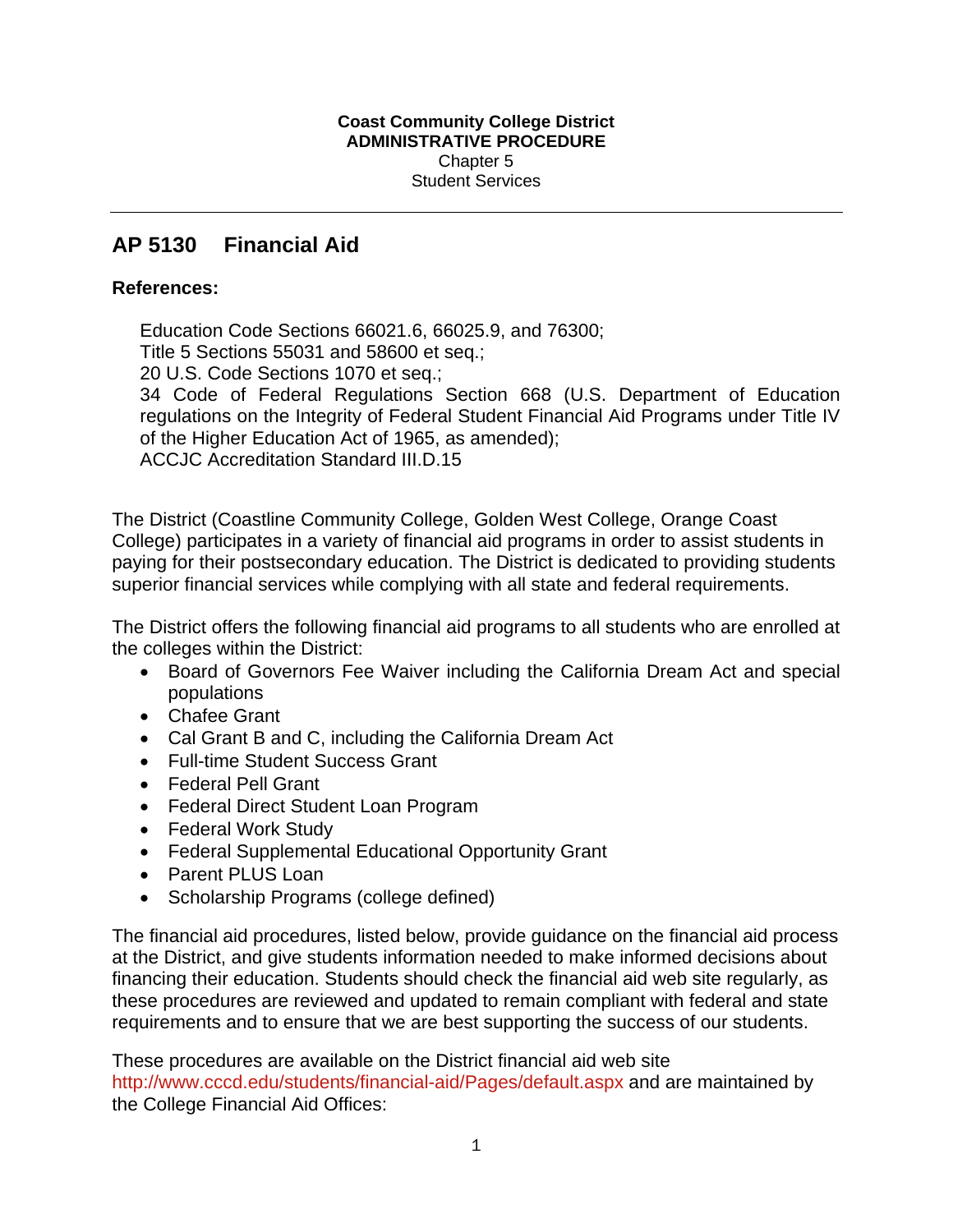# CONSORTIUM AGREEMENT

To establish a process for students to receive student financial aid during a concurrent enrollment period between institutions.

### PACKAGING

It is the procedure of the District to package financial aid funds for all students in a manner consistent with federal and state regulations.

#### PROFESSIONAL JUDGEMENT

It is the procedure of the District to provide assistance to those students who require a professional judgment ruling regarding their individual circumstances.

### RETURN OF TITLE IV FUNDS (R2T4)

This procedure explains the requirement to return Federal funds when a student completely withdraws from all classes or does not attend any of the classes.

### SATISFACTORY ACADEMIC PROGRESS

This procedure explains the standards for measuring Satisfactory Academic Progress (SAP) in an academic program. Students must meet these requirements to remain eligible to receive financial aid.

#### VERIFICATION

It is the procedure of the District to comply with federal and state guidelines regarding verification.

# LOSS OF ELIGIBILITY FOR BOG FEE WAIVER

A student shall become ineligible for a Board of Governors (BOG) Fee Waiver if the student is placed on academic or progress probation, or any combination thereof, for two consecutive semesters (fall or spring). Loss of eligibility shall become effective at the first registration opportunity after such determination is made.

The District shall notify students of their placement on academic or progress probation no later than thirty days following the end of the semester that resulted in the student's placement on probation. The notification must clearly state that two consecutive semesters of probation will lead to a loss of the BOG Fee Waiver until the student is no longer on probation. The notification must also advise students about the available student support services to assist them in maintaining eligibility.

The District shall prominently display, and disseminate information ensuring that students are advised about the student support services available to assist them in maintaining and reestablishing BOG Fee Waiver eligibility. Dissemination includes, but is not limited to, District financial aid web site, and information provided in college catalogs and class schedules.